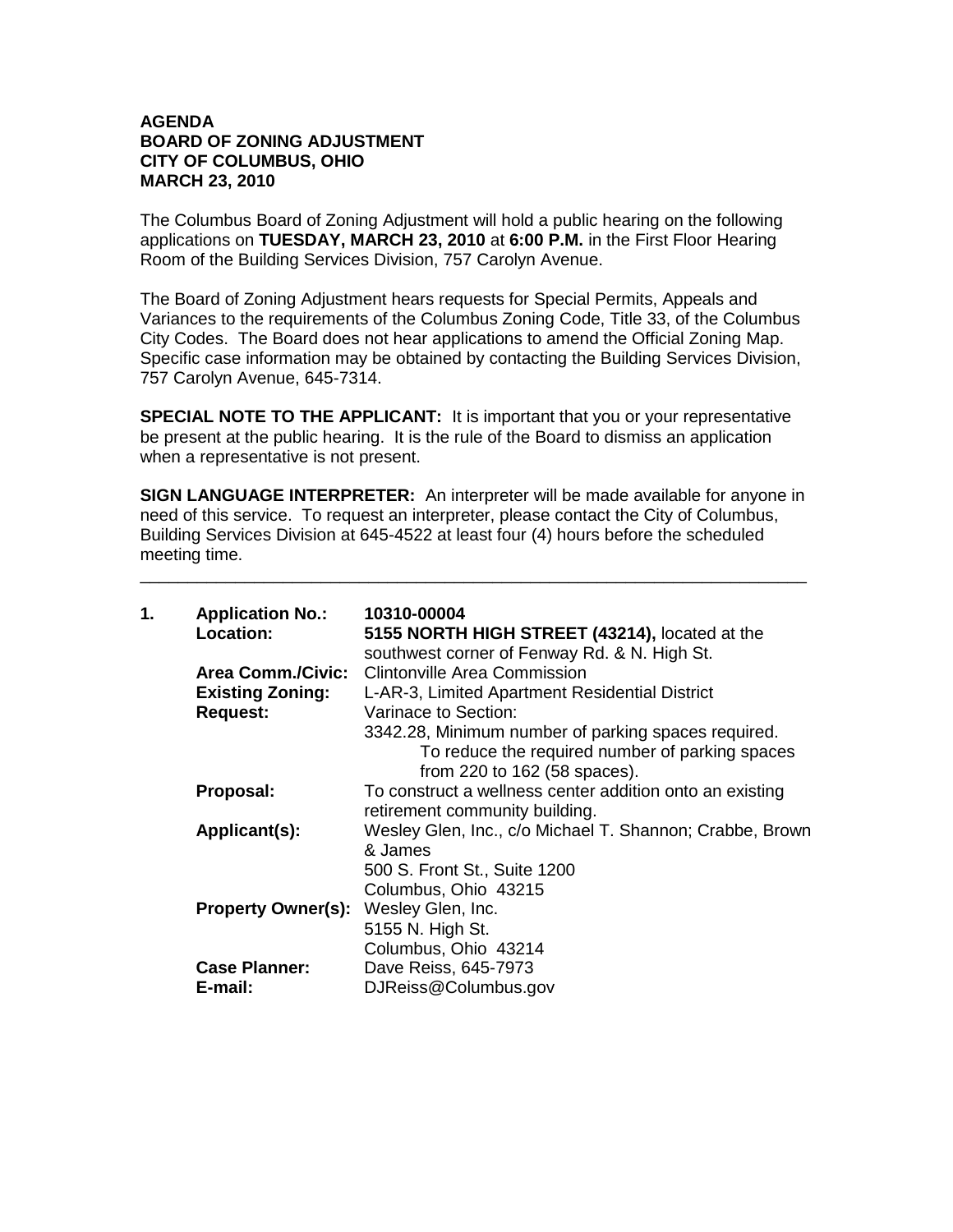| 2. | <b>Application No.:</b><br>Location:                | 10310-00005<br>1415 SOUTH HAMILTON ROAD (43227), located on the<br>west side of Hamilton Road, approximately 165 ft. north of<br>Livingston Ave. |
|----|-----------------------------------------------------|--------------------------------------------------------------------------------------------------------------------------------------------------|
|    | <b>Area Comm./Civic:</b><br><b>Existing Zoning:</b> | None<br>C-3, Commercial District                                                                                                                 |
|    | <b>Request:</b>                                     | Variance(s) to Section(s):                                                                                                                       |
|    |                                                     | 3342.28, Minimum number of parking spaces required.<br>To reduce the minimum number of required parking<br>spaces from 23 to 0.                  |
|    | Proposal:                                           | A restaurant and patio.                                                                                                                          |
|    | Applicant(s):                                       | Crabbe, Brown and James, LLP c/o Michael T. Shannon,                                                                                             |
|    |                                                     | Esq.                                                                                                                                             |
|    |                                                     | 500 South Front Street<br>Columbus, OH 43215                                                                                                     |
|    | <b>Property Owner(s):</b>                           | Hamilton Center, Ltd. (EV Bishoff).                                                                                                              |
|    |                                                     | 33 N. Third Street                                                                                                                               |
|    |                                                     | Columbus, OH 43215                                                                                                                               |
|    | <b>Case Planner:</b>                                | Jamie Freise, 645-6350                                                                                                                           |
|    | E-mail:                                             | JFFreise@Columbus.gov                                                                                                                            |
| 3. | <b>Application No.:</b>                             | 10310-00007                                                                                                                                      |
|    | Location:                                           | 889-891 DENNISON AVENUE (43215), located on the                                                                                                  |
|    |                                                     | west side of Dennison Ave., approximately 40 feet south of                                                                                       |
|    |                                                     | West 1st Ave.                                                                                                                                    |
|    | <b>Area Comm./Civic:</b>                            | Victorian Village Commission                                                                                                                     |
|    | <b>Existing Zoning:</b>                             | <b>R-4 Residential District</b>                                                                                                                  |
|    | <b>Request:</b>                                     | Variance to Section:                                                                                                                             |
|    |                                                     | 3332.26, Minimum side yard permitted.<br>To reduce the minimum side yard to the south from                                                       |
|    |                                                     | 3 ft. to 0 ft. and from 3 ft. to 2 ft. to the north.                                                                                             |
|    | Proposal:                                           | A garage.                                                                                                                                        |
|    | Applicant(s):                                       | Mark and Christina Demetry                                                                                                                       |
|    |                                                     | 889 Dennison Ave.                                                                                                                                |
|    |                                                     | $C_{\Omega}$ umbuc $\Omega$ $\Box$ 12215                                                                                                         |

Columbus, OH 43215 **Property Owner(s):** Applicant **Case Planner:** Jamie Freise, 645-6350 **E-mail:** JFFreise@Columbus.gov